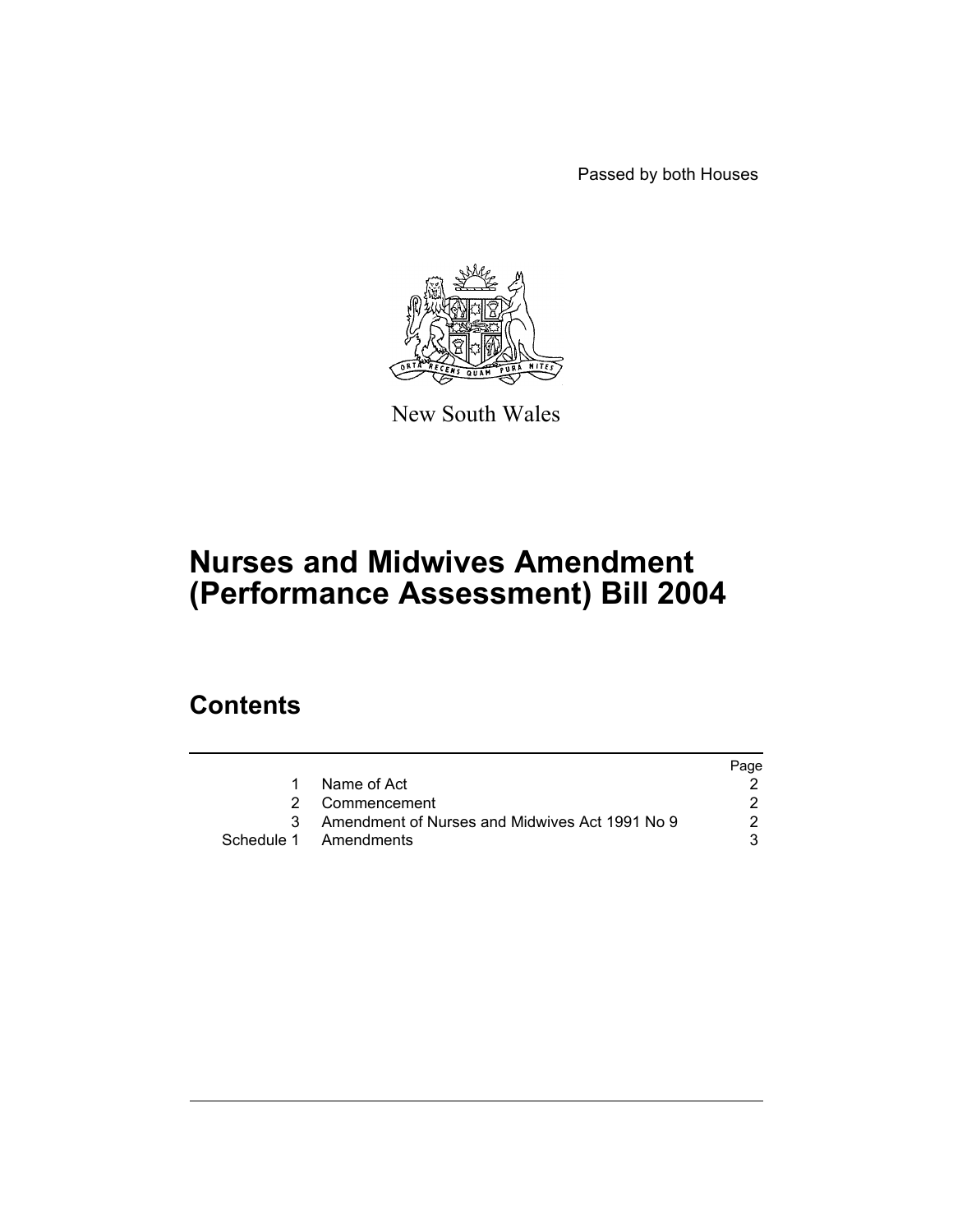*I certify that this PUBLIC BILL, which originated in the LEGISLATIVE ASSEMBLY, has finally passed the LEGISLATIVE COUNCIL and the LEGISLATIVE ASSEMBLY of NEW SOUTH WALES.*

> *Clerk of the Legislative Assembly. Legislative Assembly, Sydney, , 2004*



New South Wales

# **Nurses and Midwives Amendment (Performance Assessment) Bill 2004**

Act No , 2004

An Act to amend the *Nurses and Midwives Act 1991* with respect to the performance assessment of the professional performance of nurses and midwives; and for other purposes.

*I have examined this Bill, and find it to correspond in all respects with the Bill as finally passed by both Houses.*

*Chairman of Committees of the Legislative Assembly.*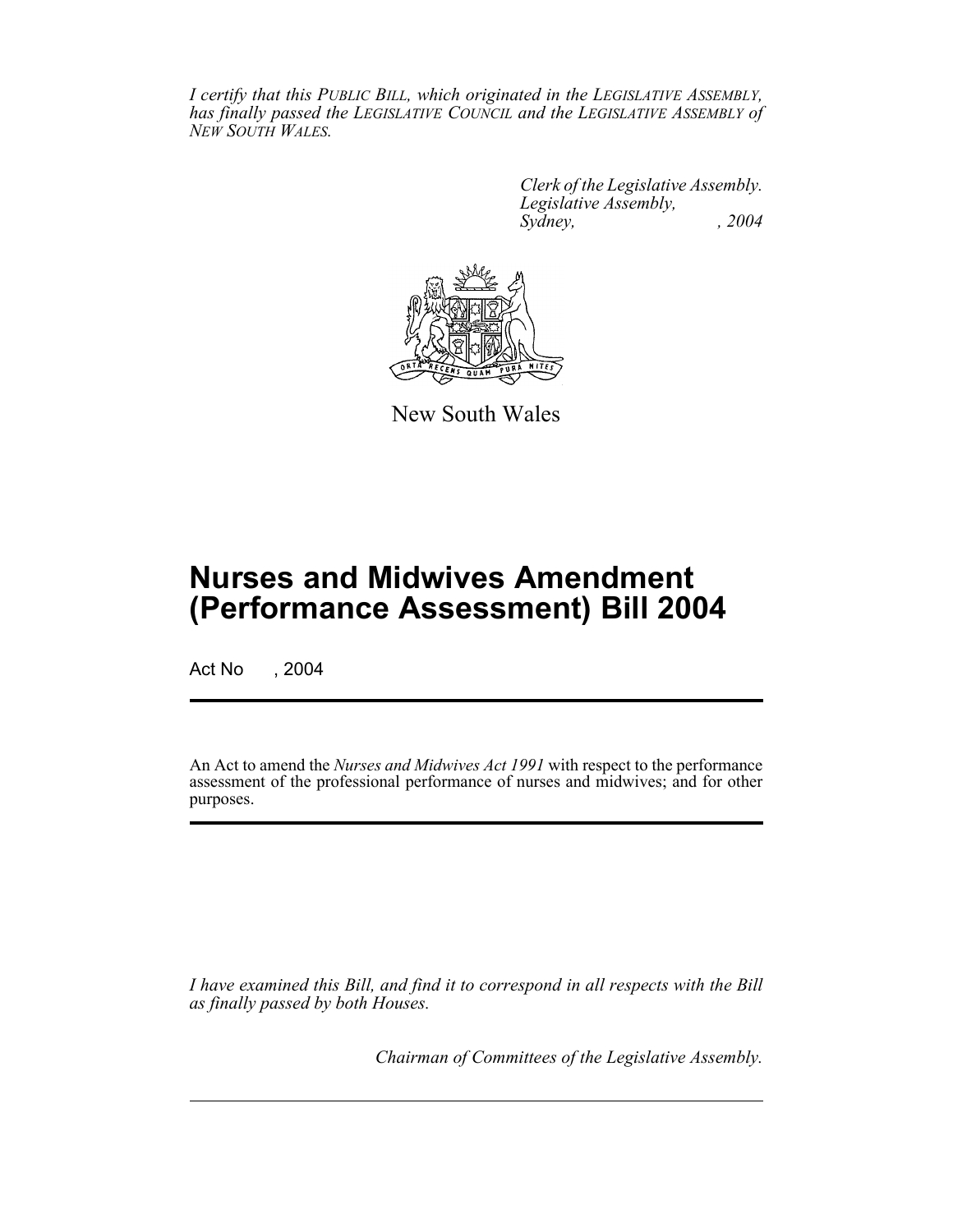## **The Legislature of New South Wales enacts:**

## **1 Name of Act**

This Act is the *Nurses and Midwives Amendment (Performance Assessment) Act 2004*.

## **2 Commencement**

This Act commences on a day or days to be appointed by proclamation.

## **3 Amendment of Nurses and Midwives Act 1991 No 9**

The *Nurses and Midwives Act 1991* is amended as set out in Schedule 1.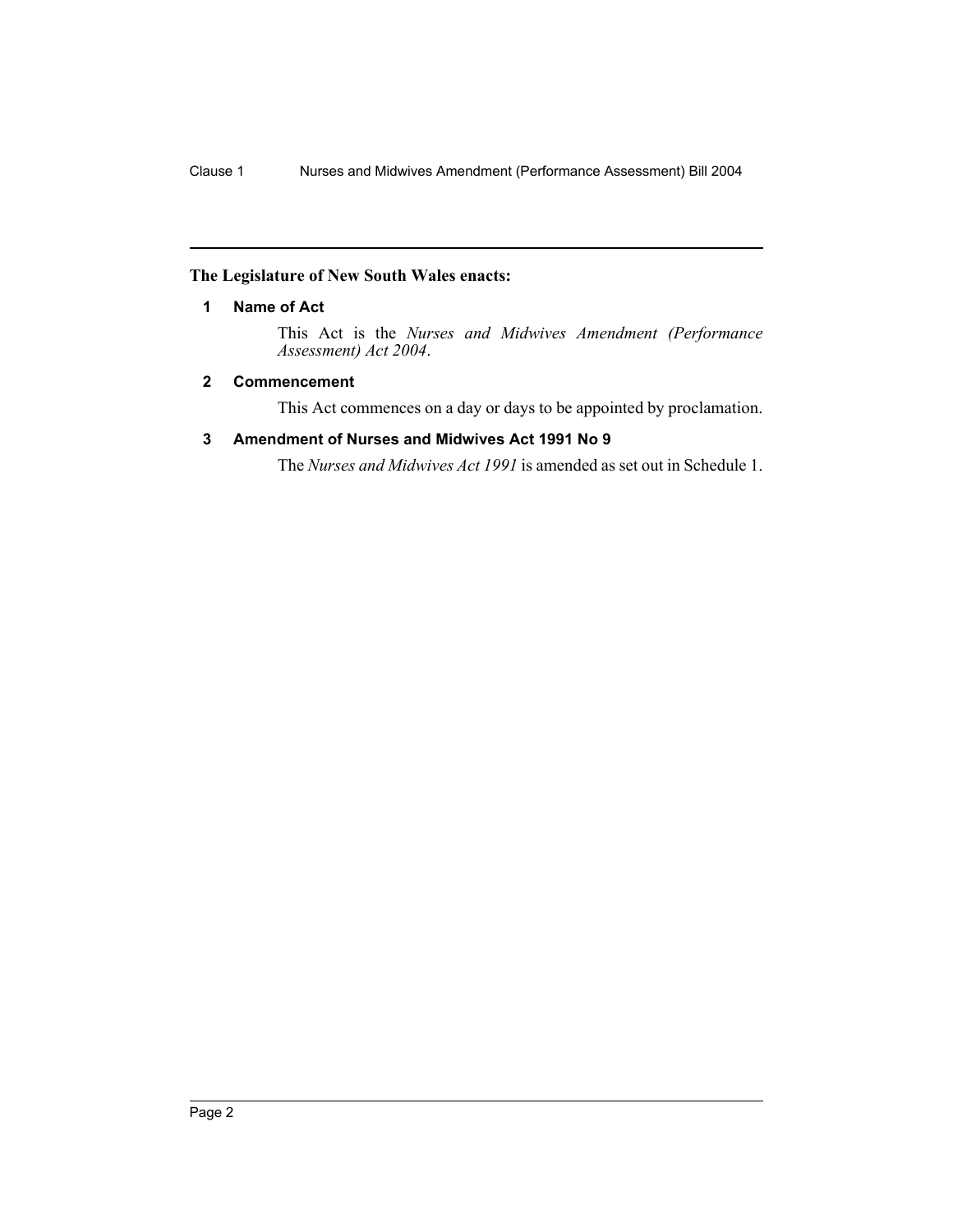Amendments **Amendments** Schedule 1

# **Schedule 1 Amendments**

(Section 3)

## **[1] Section 3 Definitions**

Insert in alphabetical order in section 3 (1):

*assessor* means a person appointed as an assessor under Division 6 of Part 4A.

*Performance Review Panel* means a Performance Review Panel constituted under Division 6 of Part 4A.

## **[2] Part 4A**

Insert after Part 4:

## **Part 4A Performance assessment**

## **Division 1 Preliminary**

## **42E Meaning of "professional performance"**

For the purposes of this Part, a reference to the *professional performance* of a nurse or midwife is a reference to the knowledge, skill or care possessed and applied by the nurse or midwife in the practice of nursing or midwifery.

#### **42F Meaning of "unsatisfactory" in relation to professional performance**

For the purposes of this Part, the professional performance of a nurse or midwife is *unsatisfactory* if it is below the standard reasonably expected of a nurse or midwife of an equivalent level of training or experience.

## **Division 2 Board may obtain performance assessment**

## **42G Power to obtain assessment**

The Board may have the professional performance of a nurse or midwife assessed under this Part if any matter comes to its attention that indicates that the professional performance of the nurse or midwife, or any aspect of the nurse's or midwife's professional performance, is unsatisfactory. This is not limited to matters that are the subject of a complaint or notification to the Board.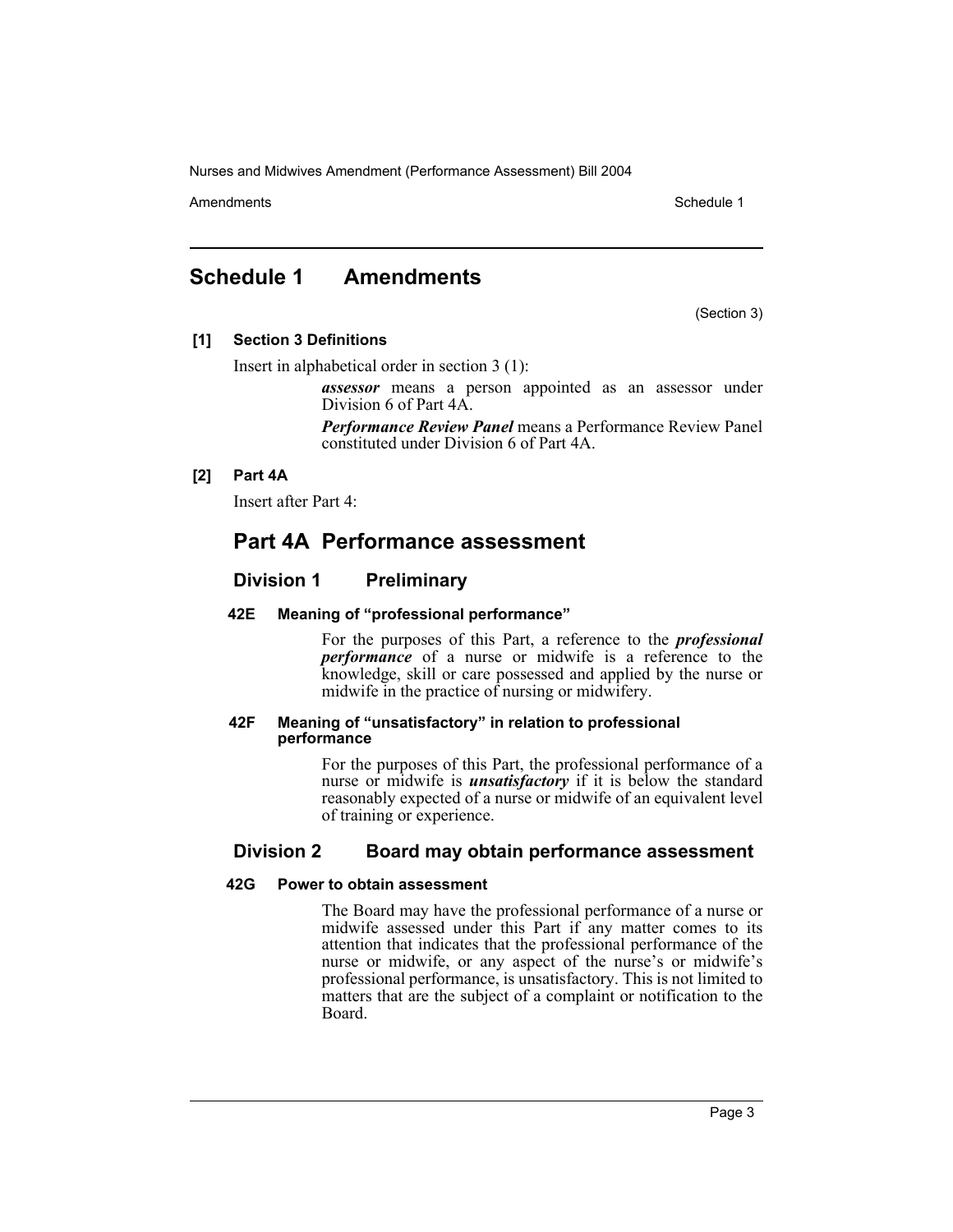Schedule 1 Amendments

## **42H Serious matters not to be referred for assessment**

- (1) The Board must not have the professional performance of a nurse or midwife assessed under this Part if a matter giving rise to the proposed assessment:
	- (a) raises a significant issue of public health or safety, or
	- (b) raises a prima facie case of professional misconduct by the nurse or midwife, or unsatisfactory professional conduct by the nurse or midwife.
- (2) Any such matter is to be dealt with as a complaint.

#### **42I Persons may notify the Board of professional performance matters**

- (1) A person may notify the Board of any matter that the person thinks indicates that the professional performance of a nurse or midwife is unsatisfactory.
- (2) The Board is not to have the professional performance of the nurse or midwife concerned assessed on the basis of that notification if it is made anonymously.

**Note.** A complaint can be made by any person (see section 44). The complaint must be in writing and contain particulars of the allegations on which it is founded (see section 44). A complaint can be treated by the Board as a performance assessment matter (see section 45), but the Board must consult with the Commission before taking any action with respect to the complaint (see section 46).

## **42J Commission may refer professional performance matters to Board**

- (1) If the Commission becomes aware of any matter that the Commission considers indicates that the professional performance of a nurse or midwife is unsatisfactory, the Commission may refer the matter to the Board.
- (2) This section does not affect the functions of the Board in relation to a complaint made to the Commission or a matter referred to the Commission for investigation.

## **Division 3 Assessment of professional performance by assessor**

#### **42K How Board obtains an assessment**

The Board has the professional performance of a nurse or midwife assessed by having one or more assessors conduct an assessment of the nurse's or midwife's professional performance, or of any particular aspect or aspects of the nurse's or midwife's professional performance.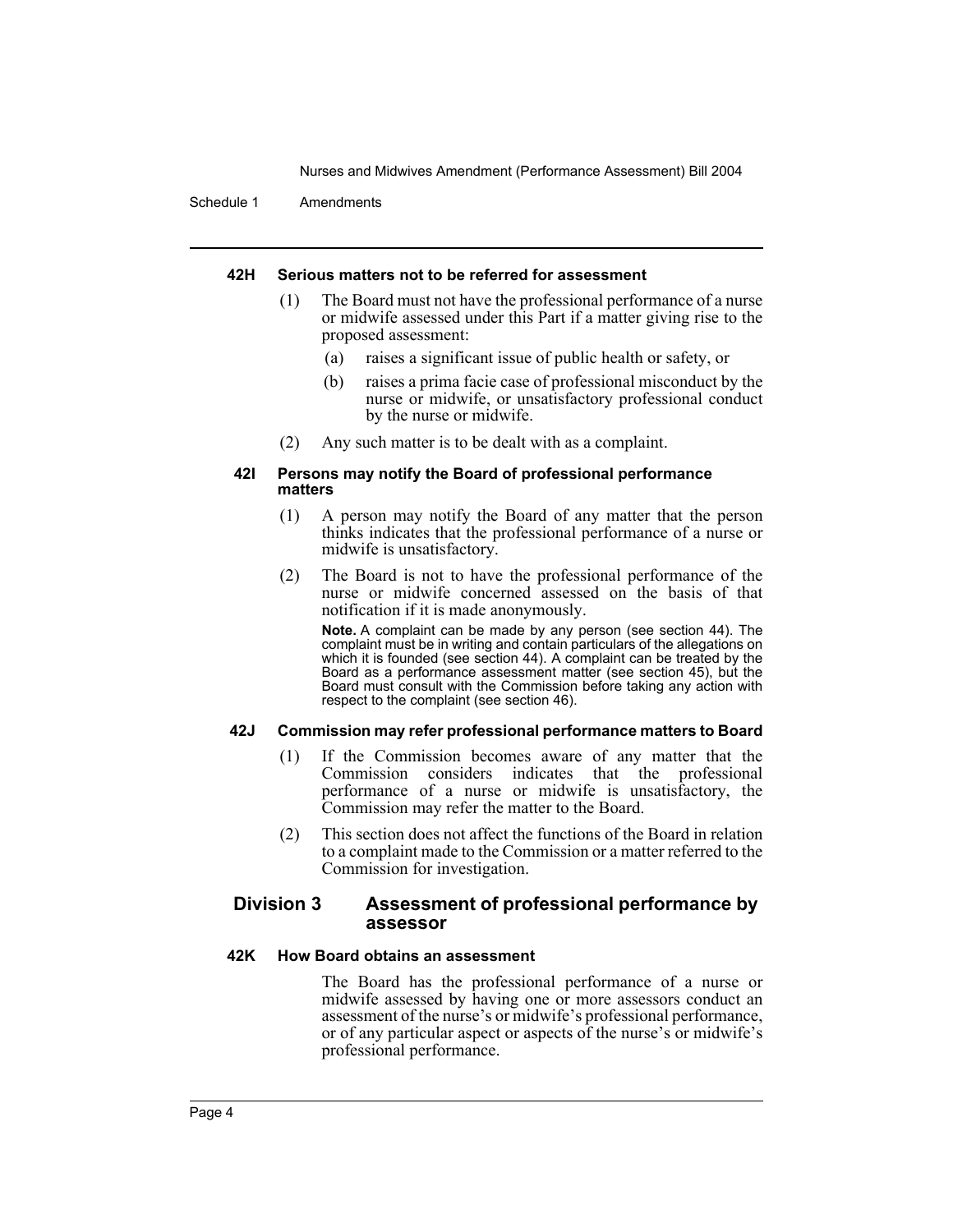Amendments **Schedule 1** and the set of the set of the set of the set of the set of the set of the set of the set of the set of the set of the set of the set of the set of the set of the set of the set of the set of the set

#### **42L Information to be given to nurse or midwife**

- (1) As soon as practicable after deciding to have the professional performance of a nurse or midwife assessed, the Board is to inform the nurse or midwife in writing of that decision.
- (2) The information given to the nurse or midwife is to include the following:
	- (a) details of the matter or matters that gave rise to the assessment,
	- (b) information about how the performance assessment process under this Part works.

#### **42M Report and recommendations by assessor**

- (1) An assessor who is required by the Board to conduct an assessment of a nurse's or midwife's professional performance is to:
	- (a) conduct an assessment of the nurse's or midwife's professional performance, and
	- (b) report in writing on that assessment to the Board.
- (2) The report is to include such recommendations as the assessor considers appropriate.
- (3) If more than one assessor is appointed to assess the professional performance of a nurse or midwife, the report may be made jointly or separately, but in any case is to be made in the manner directed by the Board.

#### **42N Action that may be taken by Board**

- (1) After receiving the report of an assessor, the Board may:
	- (a) determine that no further action should be taken in respect of the nurse or midwife concerned, or
	- (b) require a Performance Review Panel to conduct a review of the professional performance of the nurse or midwife, or
	- (c) make a complaint against the nurse or midwife in accordance with Part 5, or
	- (d) refer the matter to an Impairment Panel, or
	- (e) counsel the nurse or midwife concerned or direct the nurse or midwife concerned to attend counselling.
- (2) The Board must make a complaint against the nurse or midwife concerned if the assessment:
	- (a) raises a significant issue of public health or safety, or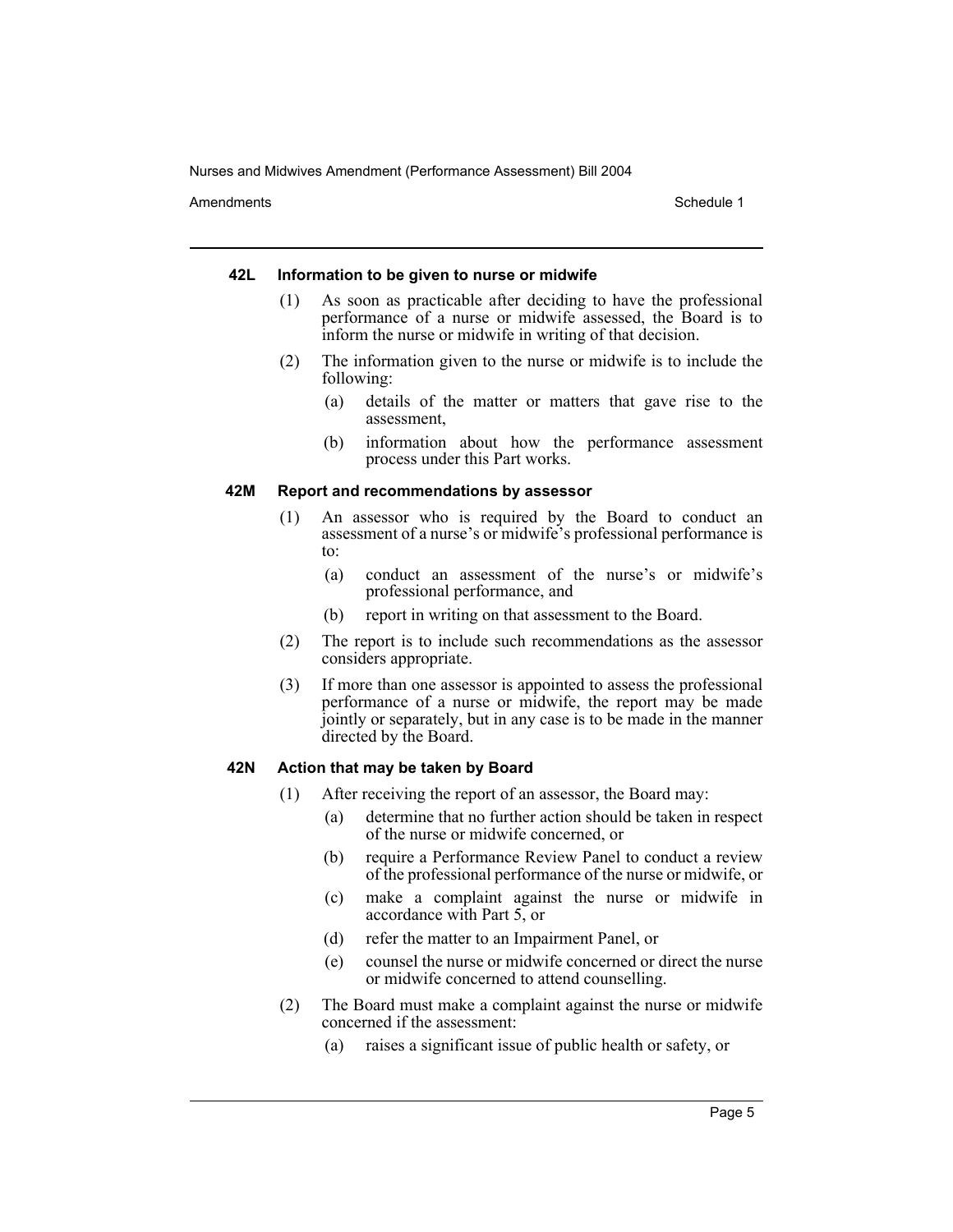Schedule 1 Amendments

- (b) raises a prima facie case of professional misconduct by a nurse or midwife, or unsatisfactory professional conduct by a nurse or midwife.
- (3) This section does not limit the Board's powers under section 48.

## **Division 4 Performance review by Performance Review Panel**

## **42O Performance Review Panel to conduct performance review**

- (1) A Performance Review Panel is to conduct a review (referred to in this Part as a *performance review*) of the professional performance of a nurse or midwife if required to do so by the Board.
- (2) The chairperson of the Performance Review Panel is to inform the nurse or midwife concerned in writing that a performance review will be conducted not less than 14 days before the time and place appointed for the performance review.

#### **42P Performance Review Panel not to take action while Commission investigating**

A Performance Review Panel is not to take any action in relation to a nurse or midwife if the Panel becomes aware that the nurse or midwife is the subject of a complaint that is being investigated by the Commission, unless the Commission agrees to the continuation of the performance review.

## **42Q Performance Review Panel must refer certain matters to Board**

- (1) A Performance Review Panel must terminate a performance review if before or during the performance review the Panel forms an opinion that:
	- (a) the performance review raises a significant issue of public health or safety, or
	- (b) the performance review raises a prima facie case of professional misconduct by a nurse or midwife, or unsatisfactory professional conduct by a nurse or midwife.
- (2) When the Performance Review Panel terminates a performance review because of subsection (1), it must refer the issue or case back to the Board with a recommendation that a complaint be made against the nurse or midwife concerned.
- (3) The Board is to deal with the matter accordingly.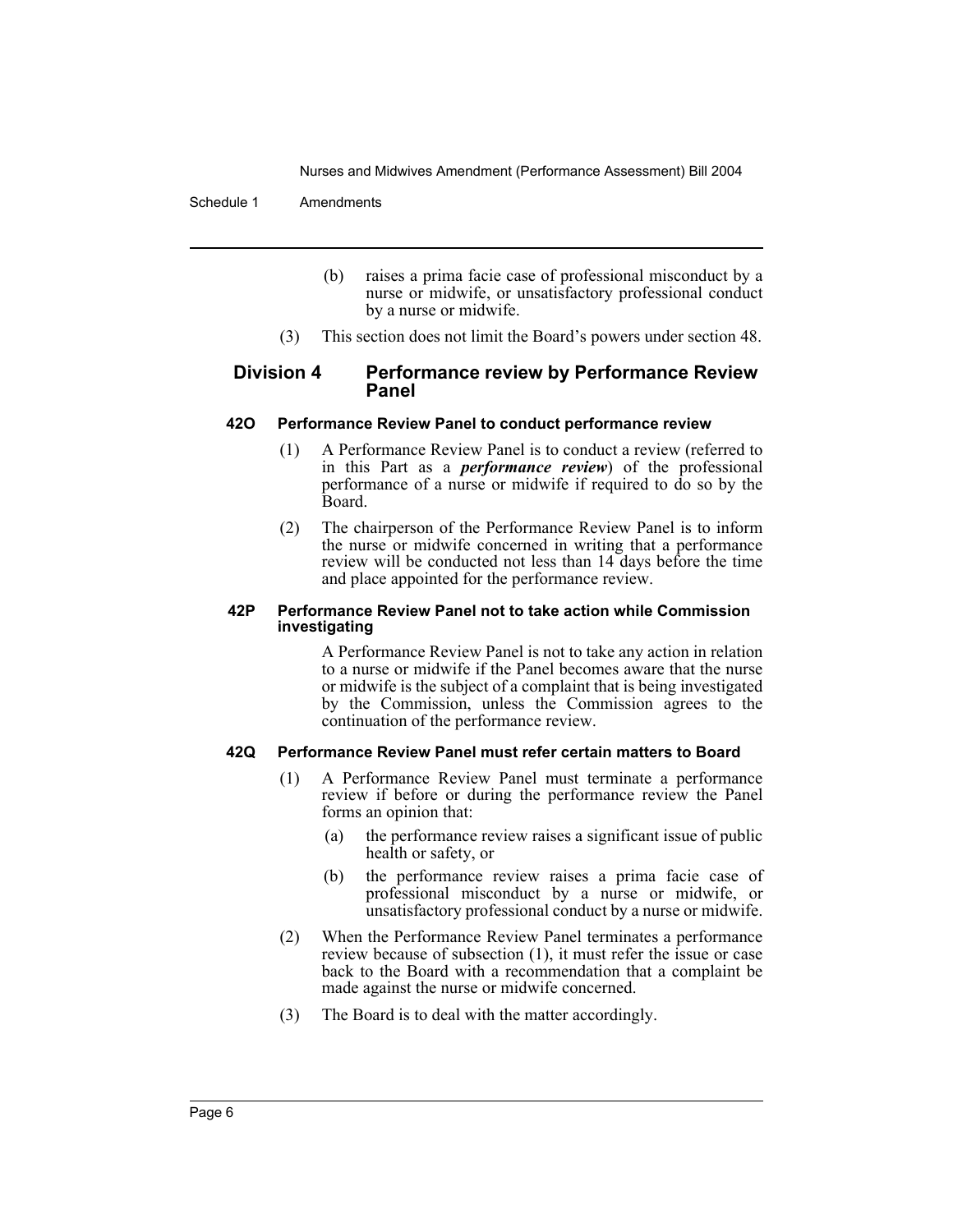Amendments **Schedule 1** and the set of the set of the set of the set of the set of the set of the set of the set of the set of the set of the set of the set of the set of the set of the set of the set of the set of the set

#### **42R Actions by Performance Review Panel**

- (1) At the completion of a performance review, a Performance Review Panel may make such recommendations to the Board in respect of the nurse or midwife concerned as the Panel considers appropriate.
- (2) Without limiting subsection (1), if the Performance Review Panel finds that the professional performance of the nurse or midwife, or a particular aspect of the professional performance of the nurse or midwife, is unsatisfactory, the Panel may do any one or more of the following things:
	- (a) direct that such conditions, relating to the person's practising nursing or midwifery, as it considers appropriate be imposed on the person's registration or enrolment,
	- (b) order that the nurse or midwife complete such educational courses as are specified by the Panel,
	- (c) order that the nurse or midwife report on his or her practice of nursing or midwifery at the times, in the manner and to the persons specified by the Panel,
	- (d) order that the nurse or midwife seek and take advice, in relation to the management of his or her practice of nursing or midwifery, from such persons as are specified by the Panel.
- (3) If the Performance Review Panel finds that a matter:
	- (a) raises a significant issue of public health or safety, or
	- (b) raises a prima facie case of professional misconduct by a nurse or midwife, or unsatisfactory professional conduct by a nurse or midwife,

the Panel must recommend to the Board that a complaint be made against the nurse or midwife concerned, in which case the Board is to deal with the matter accordingly.

(4) In any other case that the Board thinks it appropriate to do so, the Board may make a complaint in respect of a matter that has been considered by a Performance Review Panel, after consulting with the Commission.

## **42S Re-assessment**

(1) Without limiting section 42R, a Performance Review Panel may direct that a nurse's or midwife's professional performance be re-assessed at a future date.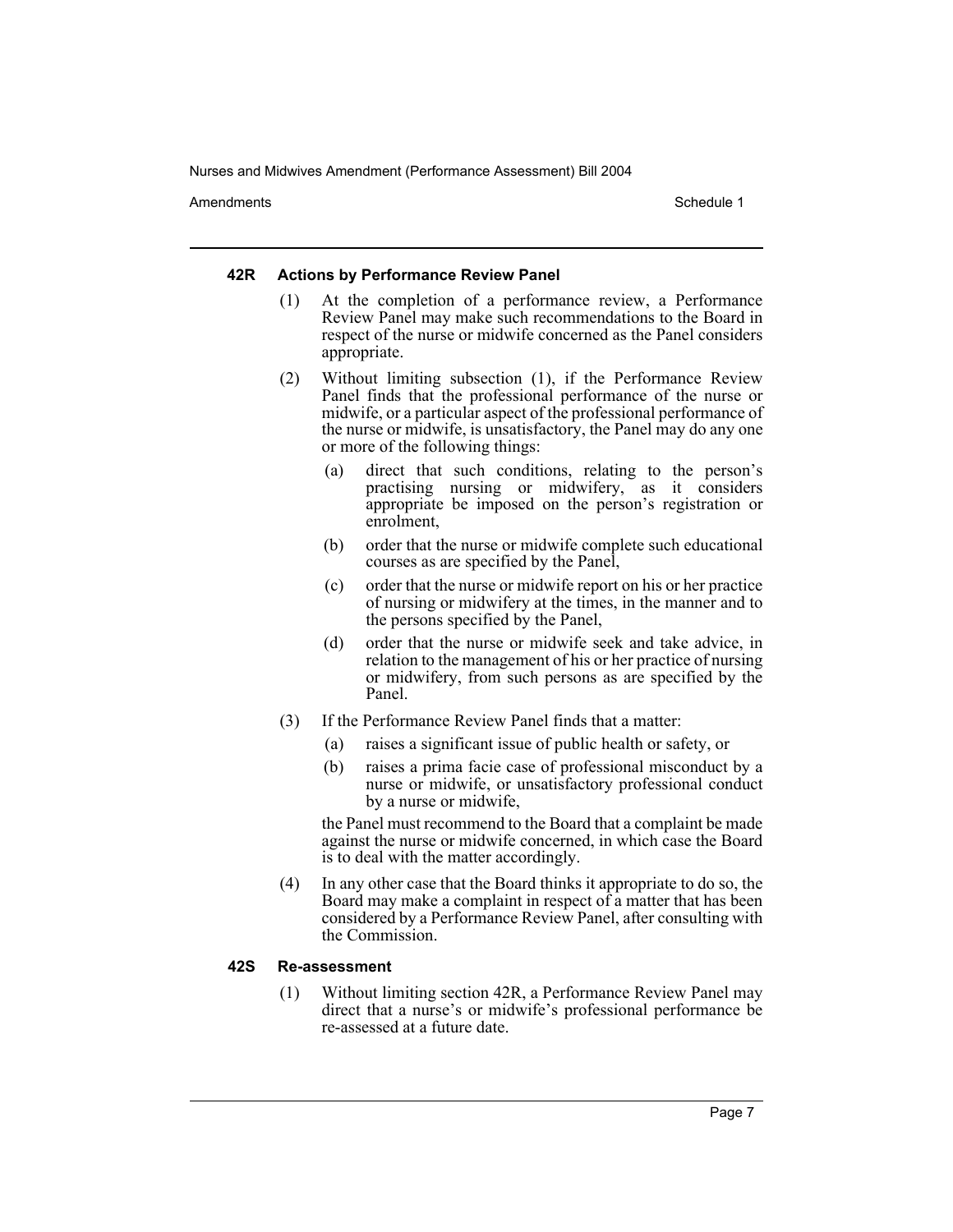#### Schedule 1 Amendments

- (2) The Board is to have one or more assessors conduct that assessment, when it is required, and report to the Board on the assessment.
- (3) The Board may take any action in respect of that assessment that is available to the Board under section 42N, including requiring a Performance Review Panel to conduct a further performance review in relation to the nurse or midwife.

#### **42T Decision**

- (1) A Performance Review Panel must provide a written statement of a decision on a performance review to the nurse or midwife concerned and to the Board, and must do so within one month after the decision is made.
- (2) The statement of the decision must include reasons for the decision.
- (3) The Board may provide a copy of the statement of decision to such other persons as the Board thinks fit.

#### **42U Statement need not contain confidential information**

- (1) A Performance Review Panel is not required to include confidential information in the statement of a decision. If a statement would be false or misleading if it did not include the confidential information, the Panel is not required to provide the statement.
- (2) When confidential information is not included in the statement of a decision provided to a person or the statement is not provided to a person because of subsection (1), the Performance Review Panel must give a confidential information notice to the person.
- (3) A confidential information notice is a notice that indicates that confidential information is not included or that the statement will not be provided (as appropriate) and gives the reasons for this. The notice must be in writing and must be given within one month after the decision is made.
- (4) This section does not affect the power of a court to make an order for the discovery of documents or to require the giving of evidence or the production of documents to a court, subject to the provisions of this Act relating to protected reports.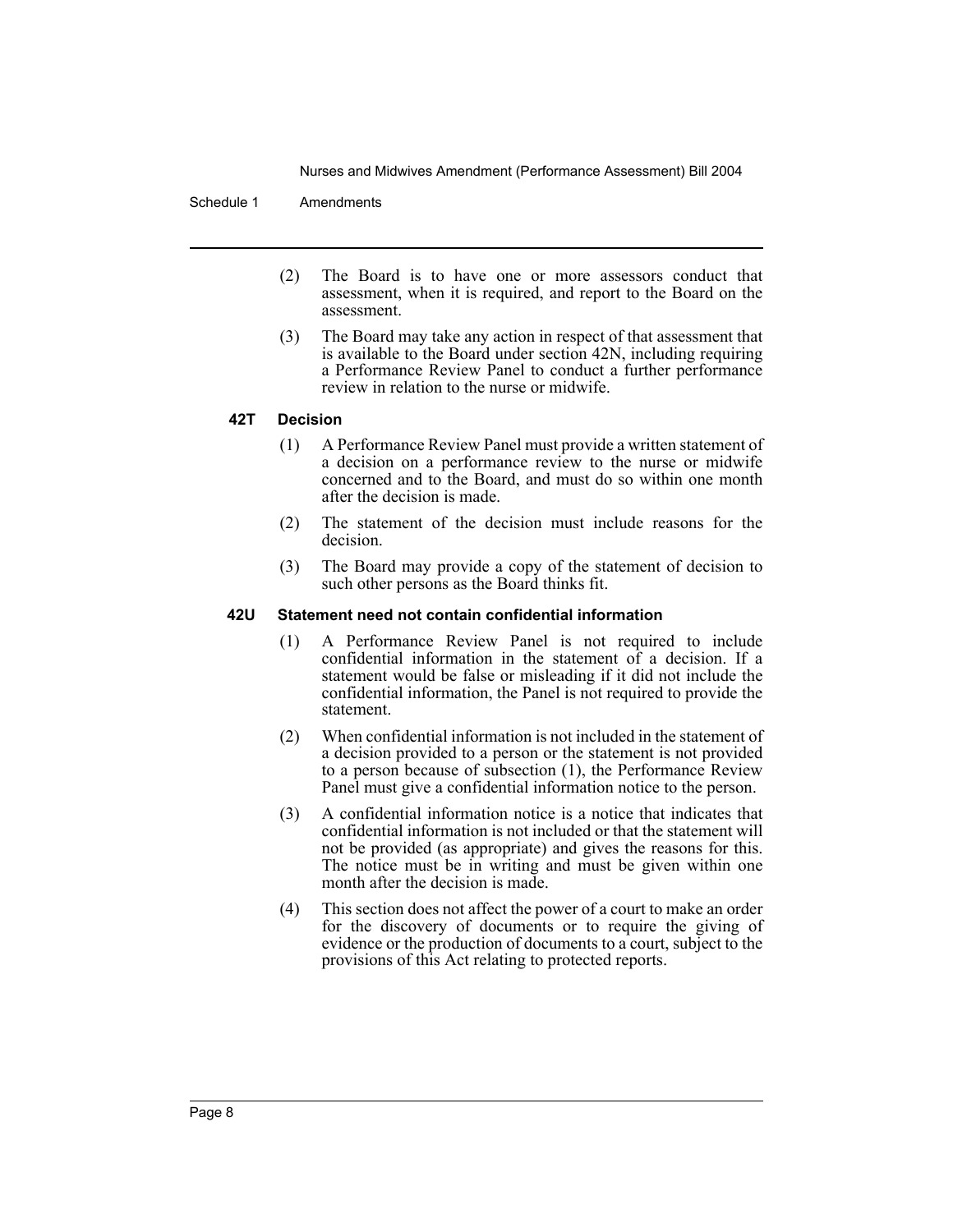Amendments **Schedule 1** and the set of the set of the set of the set of the set of the set of the set of the set of the set of the set of the set of the set of the set of the set of the set of the set of the set of the set

## **Division 5 Other provisions relating to performance assessment**

#### **42V Monitoring by Board**

- (1) Following a performance review by a Performance Review Panel, the Board is to:
	- (a) monitor compliance with any orders made by the Panel, and
	- (b) from time to time evaluate the effectiveness of those orders in improving the professional performance of the nurse or midwife concerned to a standard that is commensurate with other nurses or midwives of an equivalent level of training or experience.
- (2) The Board may take any action under this Act in respect of a nurse or midwife that it considers appropriate as a result of the exercise of its functions under subsection (1).

#### **42W Other provisions relating to performance assessments**

Schedule 2A has effect.

## **Division 6 Performance Review Panels and assessors**

#### **42X Performance Review Panels**

- (1) There are to be Performance Review Panels for the purposes of this Act.
- (2) A Performance Review Panel has and may exercise the jurisdiction and functions conferred or imposed on it by or under this or any other Act.
- (3) When the Board decides to require a Performance Review Panel to conduct a performance review of the professional performance of a nurse or midwife, the Board is to appoint 3 persons to sit as the Panel for the purpose of that performance review.
- (4) Of those 3 persons:
	- (a) 2 are to be nurses if the performance review concerns a nurse or are to be midwives if the performance review concerns a midwife, and
	- (b) one is to be a lay person (that is, a person who is not a nurse or midwife).
- (5) One of the members of the Panel is to be appointed by the Board as chairperson of the Panel.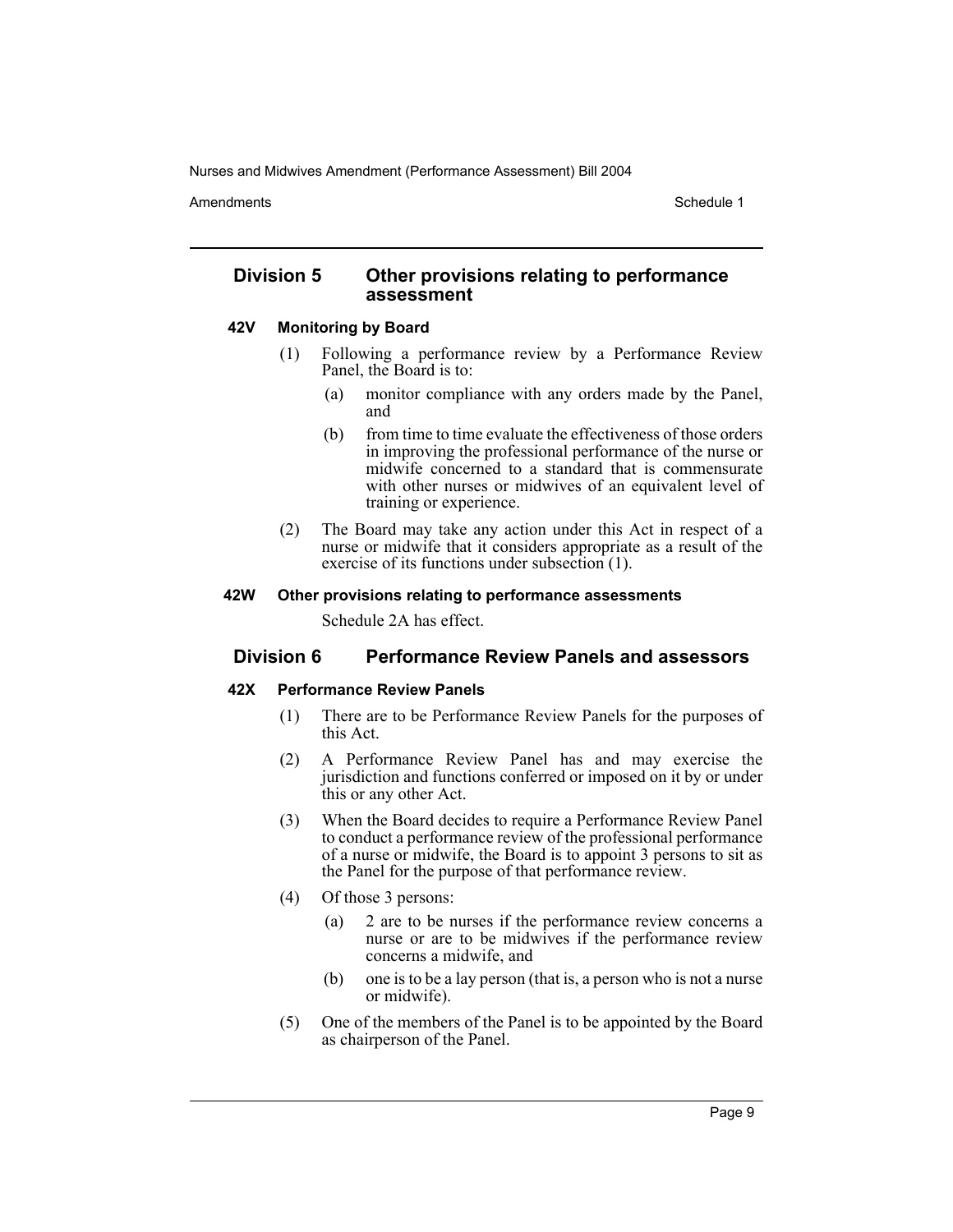#### Schedule 1 Amendments

- (6) A person may be appointed to sit on a Performance Review Panel whether or not the person is a member of the Board, but not if the person has previously dealt with the particular matter before the Panel in his or her capacity as a member of the Board.
- (7) A member of a Performance Review Panel, while sitting on the Panel, is entitled to be paid by the Board at a rate determined by the Board.
- (8) The rate is to be determined by the Board having regard to the rate paid to witnesses who give expert evidence in the Supreme Court.

## **42Y Decisions of Performance Review Panels**

- (1) A decision supported by a majority of members of a Performance Review Panel is the decision of the Panel.
- (2) The chairperson of a Performance Review Panel may exercise the following functions of a Panel:
	- (a) power to terminate a performance review,
	- (b) power to hand down a decision of the Panel on a performance review.
- (3) Any power of a Performance Review Panel that is exercised by the chairperson of the Panel under this Act is taken to have been exercised by the Panel.

#### **42Z Assessors**

- (1) The Board may appoint suitably qualified persons to be assessors for the purposes of this Act.
- (2) Assessors are to be appointed on such terms and conditions as the Board thinks fit.
- (3) An assessor has such functions as are conferred on an assessor by this Act and such other functions, in connection with this Part, as may be conferred on an assessor by the Board.

## **Division 7 Appeal against actions of Performance Review Panel**

## **42ZA Appeals against decisions of Panel**

(1) A nurse or midwife who is the subject of a performance review by a Performance Review Panel may appeal to the Tribunal against a decision of the Panel or any order or direction made by the Panel under this Part.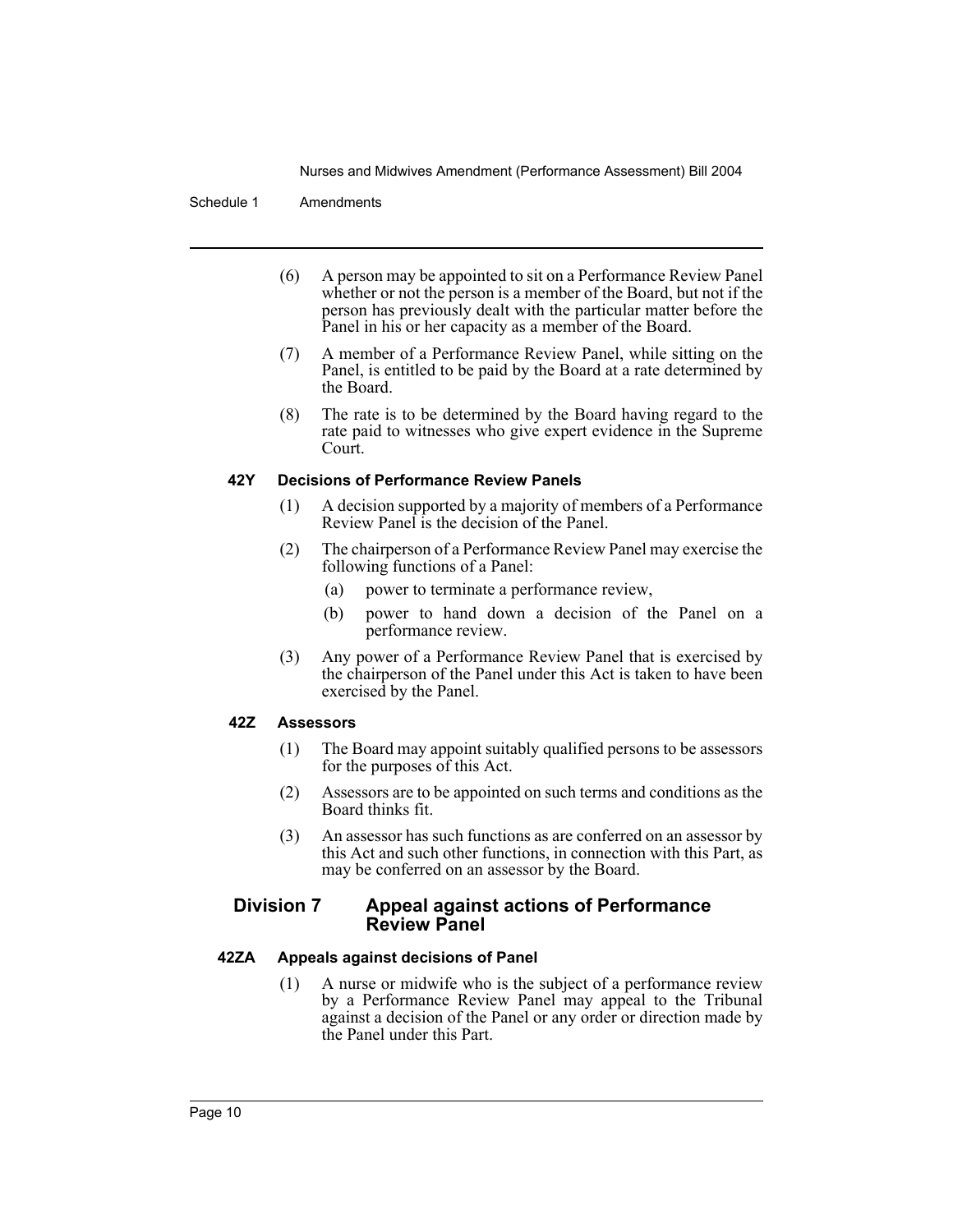Amendments **Schedule 1** and the set of the set of the set of the set of the set of the set of the set of the set of the set of the set of the set of the set of the set of the set of the set of the set of the set of the set

- (2) An appeal must be made within 28 days (or such longer period as the Registrar may allow in a particular case) after notice of the decision or the making of the order or direction is given to the nurse or midwife concerned.
- (3) The appeal must be lodged with the Registrar who is to refer it to the Tribunal.
- (4) The appeal is to be dealt with by way of rehearing and fresh evidence, or evidence in addition to or in substitution for the evidence received at the performance review, may be given.
- (5) The Tribunal may, as it thinks appropriate:
	- (a) dismiss the appeal, or
	- (b) make any finding or exercise any power or combination of powers that the Performance Review Panel could have made or exercised.
- (6) An appeal under this section does not affect any finding or exercise of power with respect to which it has been made until the Tribunal makes an order on the appeal.

#### **42ZB Appeals on points of law**

- (1) A nurse or midwife who is the subject of a performance review by a Performance Review Panel may appeal with respect to a point of law to the Chairperson of the Tribunal or a Deputy Chairperson nominated by the Chairperson.
- (2) An appeal may be made:
	- (a) during a performance review—within 28 days after the date of the Performance Review Panel's decision on the point of law that is the subject of the appeal, or
	- (b) before the commencement of a performance review by a Performance Review Panel but after the date the nurse or midwife is informed of the performance review.
- (3) If a performance review has not been completed when an appeal is made, the Performance Review Panel must not continue with the performance review until the appeal has been disposed of.
- (4) The Performance Review Panel must not make any decision that is inconsistent with the Chairperson's or Deputy Chairperson's determination with respect to the point of law.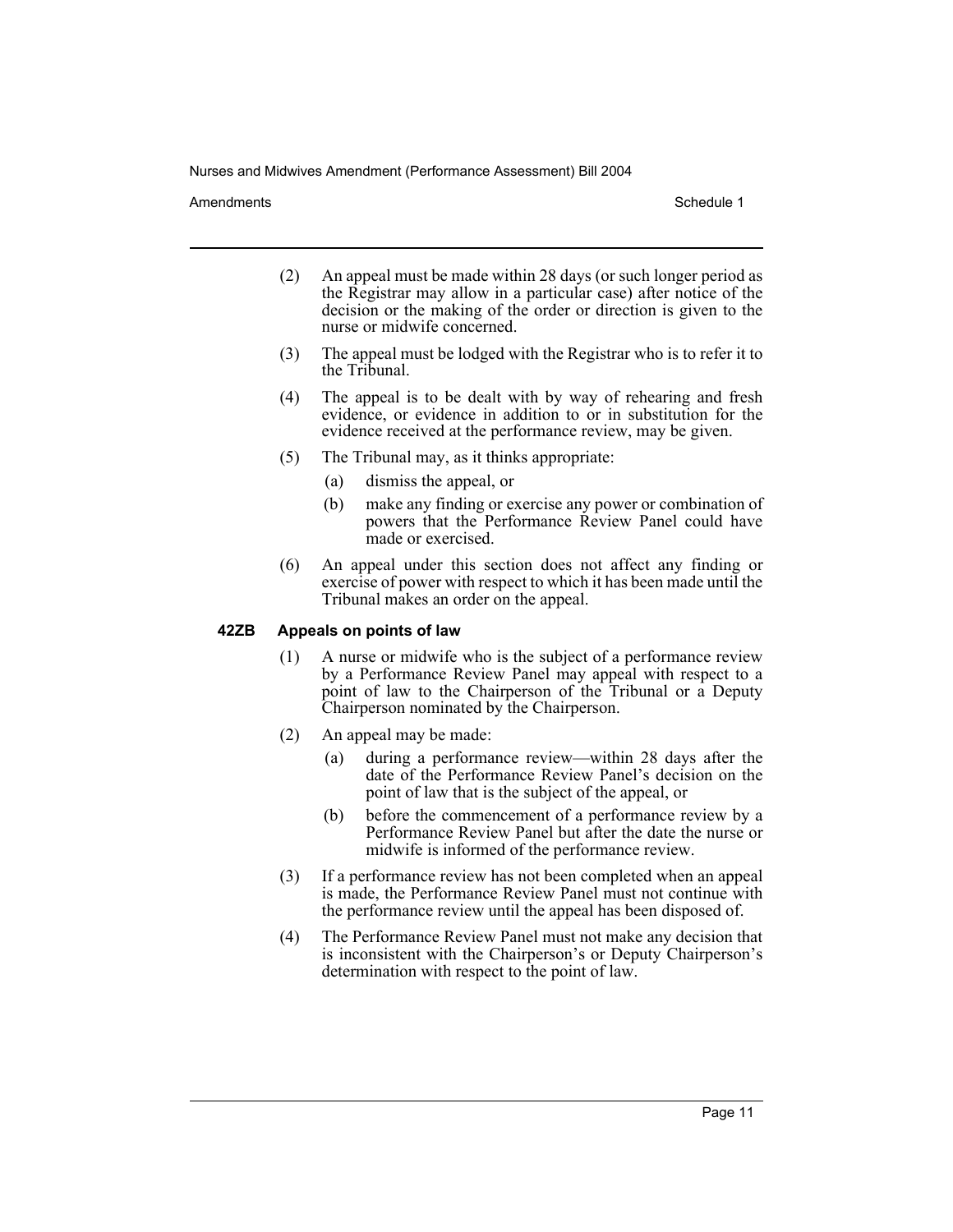Schedule 1 Amendments

## **[3] Section 45 Referral or dismissal of complaints by Board**

Insert after section 45 (1) (a):

(a1) refer the professional performance of the nurse or midwife concerned for assessment under Part 4A, or

## **[4] Section 46 Role of Health Care Complaints Commission**

Insert "or the nurse or midwife concerned has been referred for performance assessment under Part 4A" after "Panel" in section 46 (4).

## **[5] Section 56 Decisions of a Committee**

Insert ", subject to the provisions of this Act relating to protected reports" after "to a court" in section 181 (4).

## **[6] Section 66 Decisions of the Tribunal**

Insert ", subject to the provisions of this Act relating to protected reports" after "to a court" in section  $66(8)$ .

## **[7] Section 76A**

Insert after section 76:

## **76A Confidentiality of protected reports**

(1) A person must not directly or indirectly make a record of or disclose to any person any information contained in a protected report which has come to the person's notice in the exercise of the person's functions under this Act, except for the purposes of exercising functions under this Act.

Maximum penalty: 50 penalty units.

(2) This section does not prevent the disclosure of a protected report to the Commission.

**Note.** For types of protected reports see clauses 8 and 14 of Schedule 2A.

## **[8] Section 77 Protection from liability**

Insert at the end of section 77 (e):

or

(f) a Performance Review Panel or a member of a Performance Review Panel,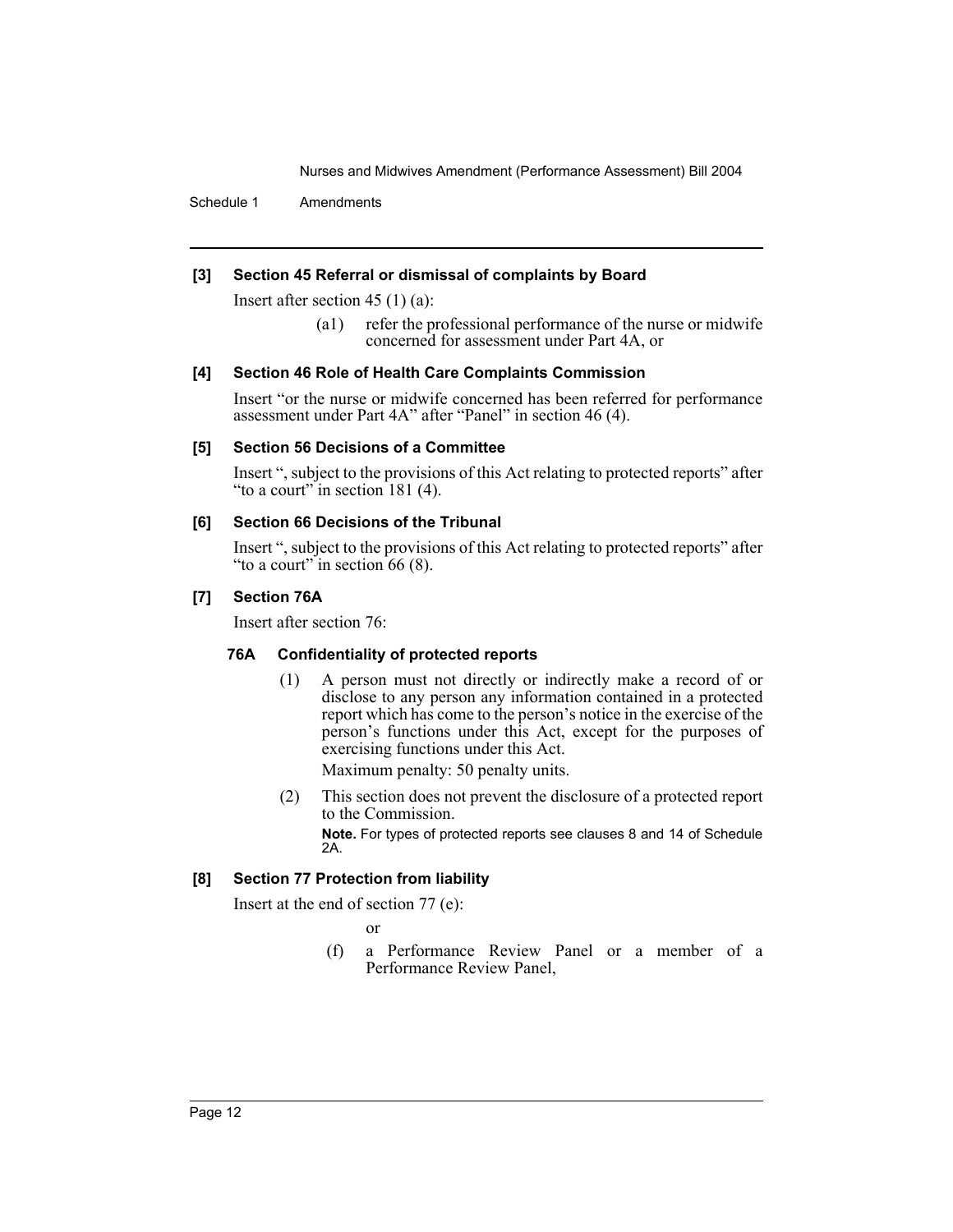Amendments **Schedule 1** and the set of the set of the set of the set of the set of the set of the set of the set of the set of the set of the set of the set of the set of the set of the set of the set of the set of the set

## **[9] Schedule 2A**

Insert after Schedule 2:

# **Schedule 2A Provisions relating to performance assessments**

(Section 42W)

## **Part 1 Provisions relating to assessors**

- **1 General**
	- (1) An assessor may exercise the powers conferred by this Part only for the purpose of conducting an assessment of the professional performance of a nurse or midwife when required by the Board or a Performance Review Panel.
	- (2) An assessment is to be conducted in accordance with any directions given by the Board or a Performance Review Panel.
	- (3) If the Board or a Performance Review Panel instructs an assessor to limit his or her assessment to a particular aspect or aspects of a nurse's or midwife's professional performance, the assessment is to be limited to that aspect or those aspects.
	- (4) However, an assessor may assess other aspects of the professional performance of a nurse or midwife if during the course of an assessment the assessor forms the opinion that other aspects of the professional performance of the nurse or midwife may be unsatisfactory and should be assessed.

## **2 Entry to premises**

- (1) An assessor may at any reasonable time enter and inspect:
	- (a) any premises that the assessor reasonably believes are used by a nurse or midwife in connection with his or her professional practice, and
	- (b) any premises in or on which the assessor reasonably believes records relating to the carrying out of a professional practice by a nurse or midwife are kept.
- (2) An assessor may enter premises only:
	- (a) with the consent of the occupier and the nurse or midwife to whom the assessment relates, or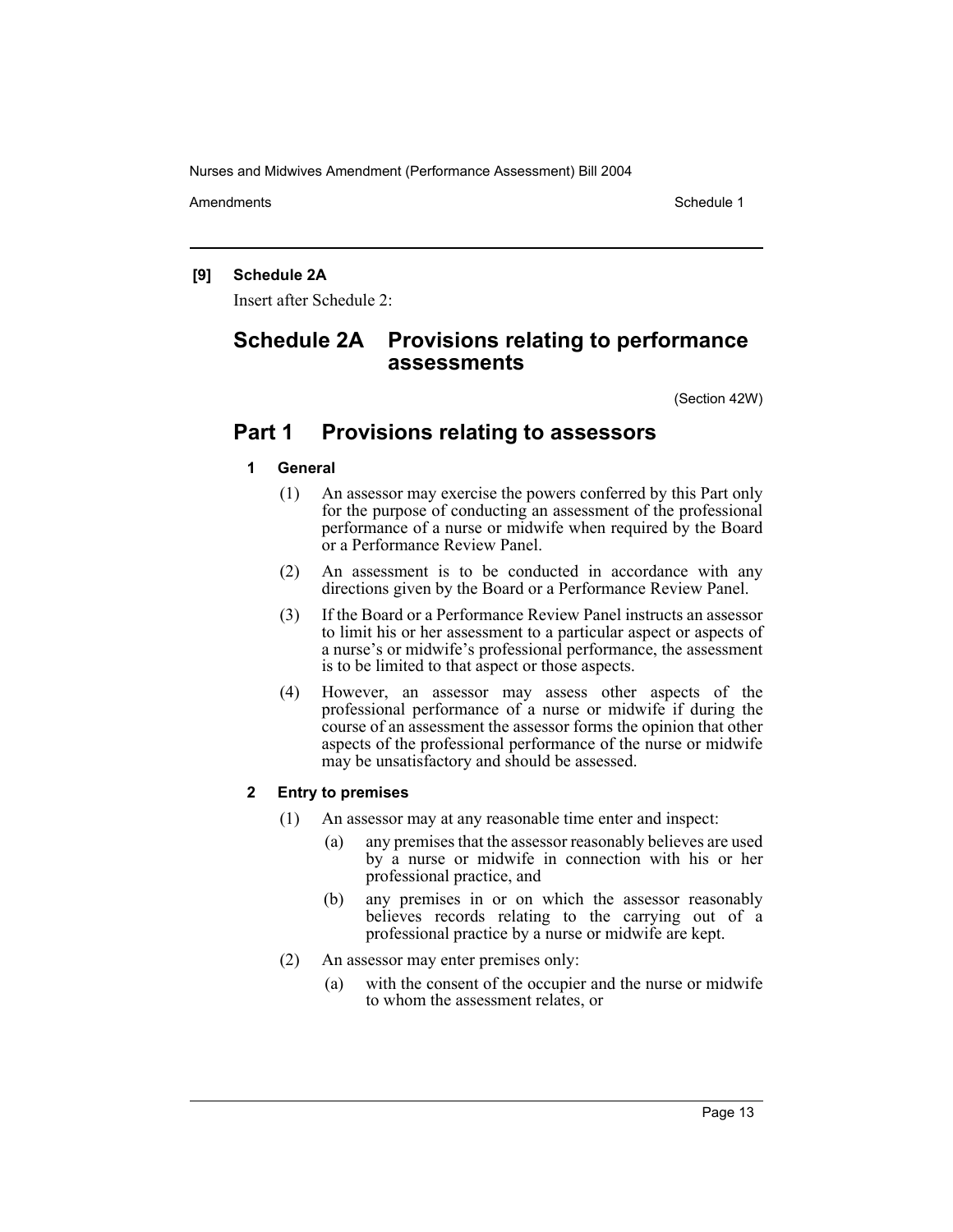#### Schedule 1 Amendments

- (b) after having given the occupier of the premises, and the nurse or midwife to whom the assessment relates, at least 14 days notice of the assessor's intention to enter the premises.
- (3) On premises entered on the basis that they are used by a nurse or midwife in connection with his or her professional practice, an assessor has the following powers:
	- (a) power to examine any equipment that the assessor reasonably believes is, has been or may be used in connection with the professional practice,
	- (b) power to take photographs of the premises, or of any equipment on the premises (being equipment that the assessor reasonably believes is, has been or may be used in connection with the professional practice),
	- (c) power to require the production of and inspect any stocks of any substance or drugs in or about those premises,
	- (d) power to require any person on those premises to produce any records in the possession or under the control of that person relating to the carrying out of that professional practice,
	- (e) power to take copies of, or extracts or notes from, any such records,
	- (f) power to ask questions of any person on those premises,
	- (g) power to require the owner or occupier of those premises to provide the assessor with such assistance and facilities as is or are reasonably necessary to enable the assessor to exercise the functions of an assessor under this clause.
- (4) On premises entered on the basis that records relating to the carrying out of professional practice by a nurse or midwife are kept there, an assessor has the following powers:
	- (a) power to require any person on those premises to produce any records in the possession or under the control of that person and relating to the carrying out of that professional practice,
	- (b) power to take copies of, or extracts or notes from, any such records.
- (5) This clause does not authorise an assessor to enter any part of premises that is being used for residential purposes except with the consent of the occupier.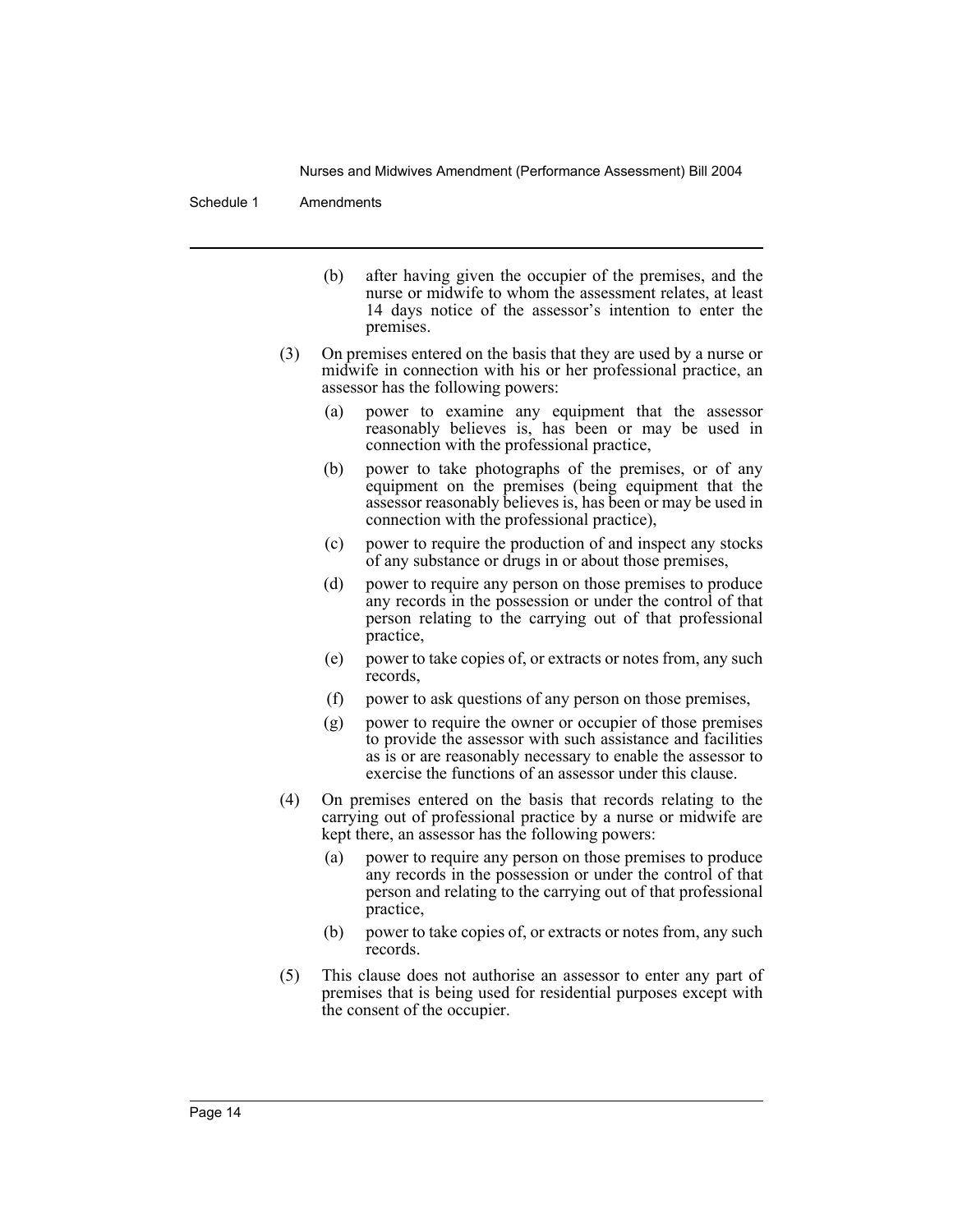Amendments **Amendments** Schedule 1

- (6) This clause does not authorise an assessor to require a person to answer any question, and a failure or refusal by a person to answer any question does not constitute an offence against clause 5.
- (7) However, a failure or refusal by a nurse or midwife, without reasonable excuse, to answer any question asked by an assessor is evidence that the professional performance of the nurse or midwife is unsatisfactory.

#### **3 Power to conduct assessment exercise**

- (1) An assessor may, by notice given to a nurse or midwife who is the subject of an assessment, require the nurse or midwife to take part in an assessment exercise.
- (2) An assessment exercise is an exercise during which the assessor observes and assesses the professional performance of the nurse or midwife.
- (3) If practicable, an assessment exercise is to be based on a simulated clinical situation.
- (4) However, an assessment exercise may be based on an actual clinical situation if a simulated exercise is not practicable in the circumstances.
- (5) The time and place for, and the length of, the assessment exercise must be reasonable.
- (6) A failure or refusal by a nurse or midwife to take part in, or to continue with, an assessment exercise does not constitute an offence against clause 5.
- (7) However, a failure or refusal by a nurse or midwife, without reasonable excuse, to take part in or to continue with an assessment exercise is evidence that the professional performance of the nurse or midwife is unsatisfactory.
- (8) This clause does not authorise an assessor to be present during any clinical examination of a person, or at the giving or performance of any other service or treatment by a nurse or midwife in respect of a person, without the consent of the person.

## **4 Answers to questions**

(1) Any information furnished by a person in answering a question asked by an assessor for the purposes of an assessment under Part 4A of this Act is not admissible against the person in any civil proceedings before a court except with the consent of the person.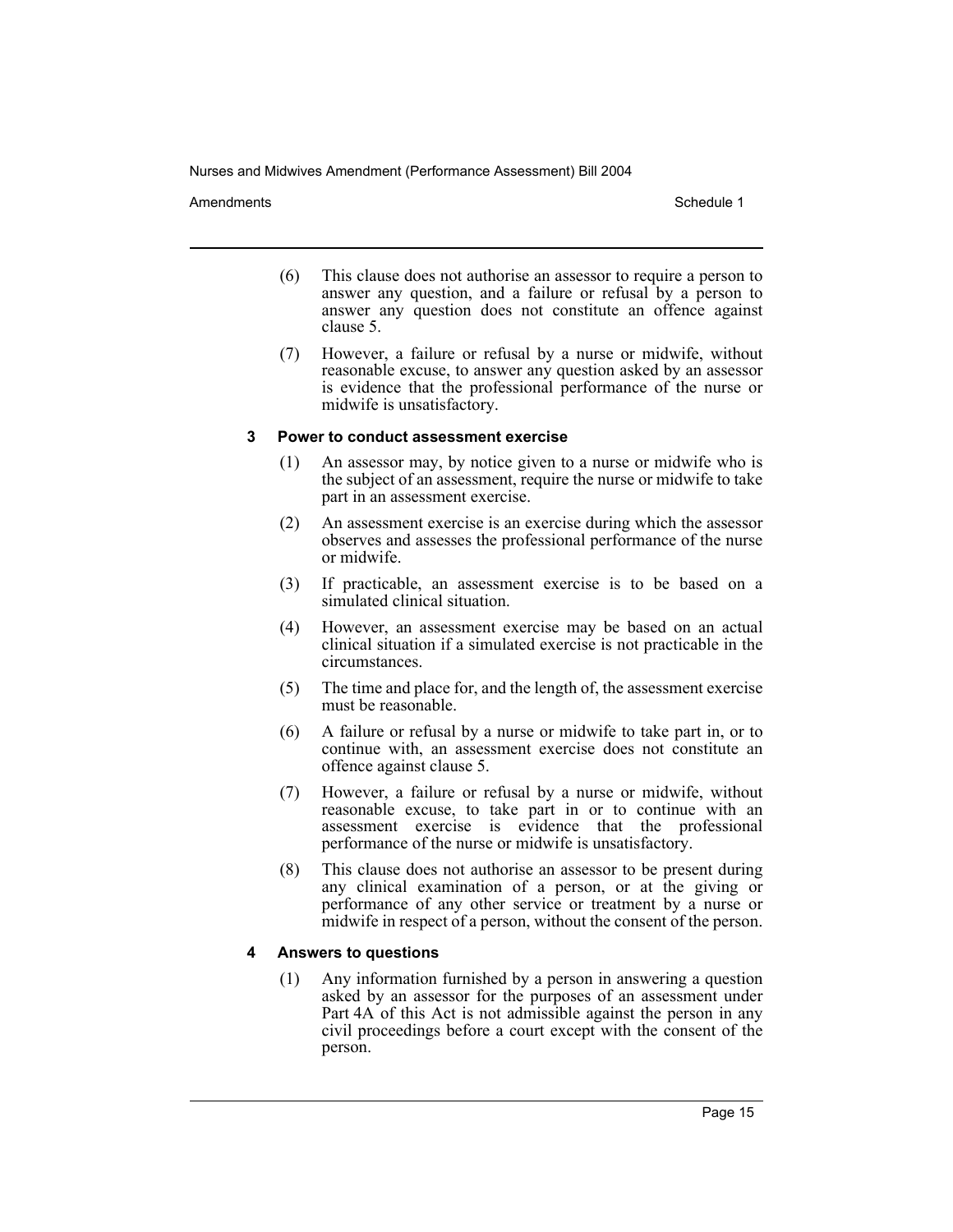#### Schedule 1 Amendments

- (2) Subclause (1) does not extend to any information furnished by a person that is a record required to be kept by or under this or any other Act.
- (3) In this clause:

*court* includes any tribunal, authority or person having power to require the production of documents or the answering of questions, but does not include the Tribunal, a Committee or a Performance Review Panel or the Supreme Court (in respect of appeal proceedings under this Act).

## **5 Offences**

A person must not:

- (a) prevent an assessor from exercising any function conferred or imposed on the assessor under this Part, or
- (b) hinder or obstruct an assessor in the exercise of any such function, or
- (c) furnish an assessor with information knowing it to be false or misleading in a material particular.

Maximum penalty:

- (a) for an offence under paragraph (a) or (b)—50 penalty units, or
- (b) for an offence under paragraph (c)—20 penalty units.

## **6 Offence of impersonating assessor**

A person must not impersonate or falsely represent that the person is an assessor.

Maximum penalty: 50 penalty units.

## **7 Certificates of authority**

- (1) An assessor is to be provided with a certificate of authority in a form approved by the Board.
- (2) An assessor must, on exercising in any place any function of the assessor under this Part, produce the assessor's certificate of authority to any person apparently in charge of the place who requests its production.

## **8 Confidentiality of assessor's report**

(1) A report by an assessor to the Board or a Performance Review Panel about his or her assessment of the professional performance of a nurse or midwife may not be admitted or used in any civil proceedings before a court except with the consent of: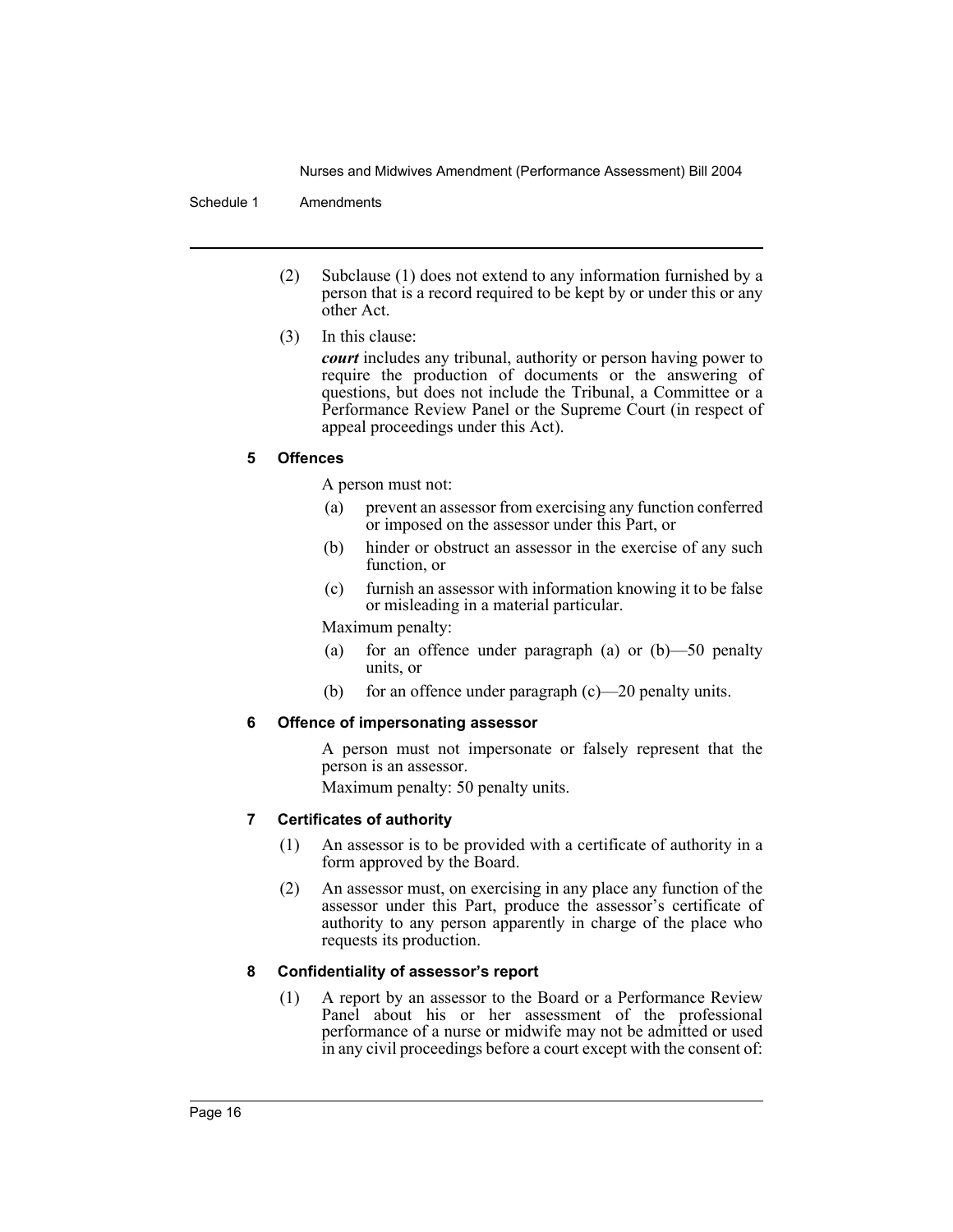Amendments **Amendments** Schedule 1

- (a) the person giving the report, and
- (b) the nurse or midwife concerned.
- (2) A person may not be compelled to produce the report or to give evidence in relation to the report or its contents in any such civil proceedings.
- (3) A report referred to in this clause is a *protected report* for the purposes of this Act.
- (4) In this clause:

*court* includes any tribunal, authority or person having power to require the production of documents or the answering of questions, but does not include the Tribunal, a Committee or a Performance Review Panel or the Supreme Court (in respect of appeal proceedings under this Act).

*report* includes a copy, reproduction and duplicate of the report or any part of the report, copy, reproduction or duplicate.

## **9 Employment-related performance assessment**

- (1) In this clause, *employment-related assessment* means an assessment of the performance of a nurse or midwife that has been carried out by or on behalf of the employer of the nurse or midwife in connection with that employment.
- (2) The employer of a nurse or midwife may provide a copy of an employment-related assessment to an assessor who is conducting an assessment of the professional performance of the nurse or midwife for the Board or a Performance Review Panel.
- (3) The assessor may attach a copy of the assessment to the assessor's report to the Board or a Performance Review Panel as a part of the assessor's report.

# **Part 2 Provisions relating to performance reviews**

## **10 Conduct of performance review**

- (1) A performance review is to be conducted in the manner determined by the Performance Review Panel.
- (2) The performance review is to be conducted:
	- (a) with as little formality and technicality, and as much expedition, as the requirements of this Act and the proper consideration of the matter permit, and
	- (b) in the absence of the public.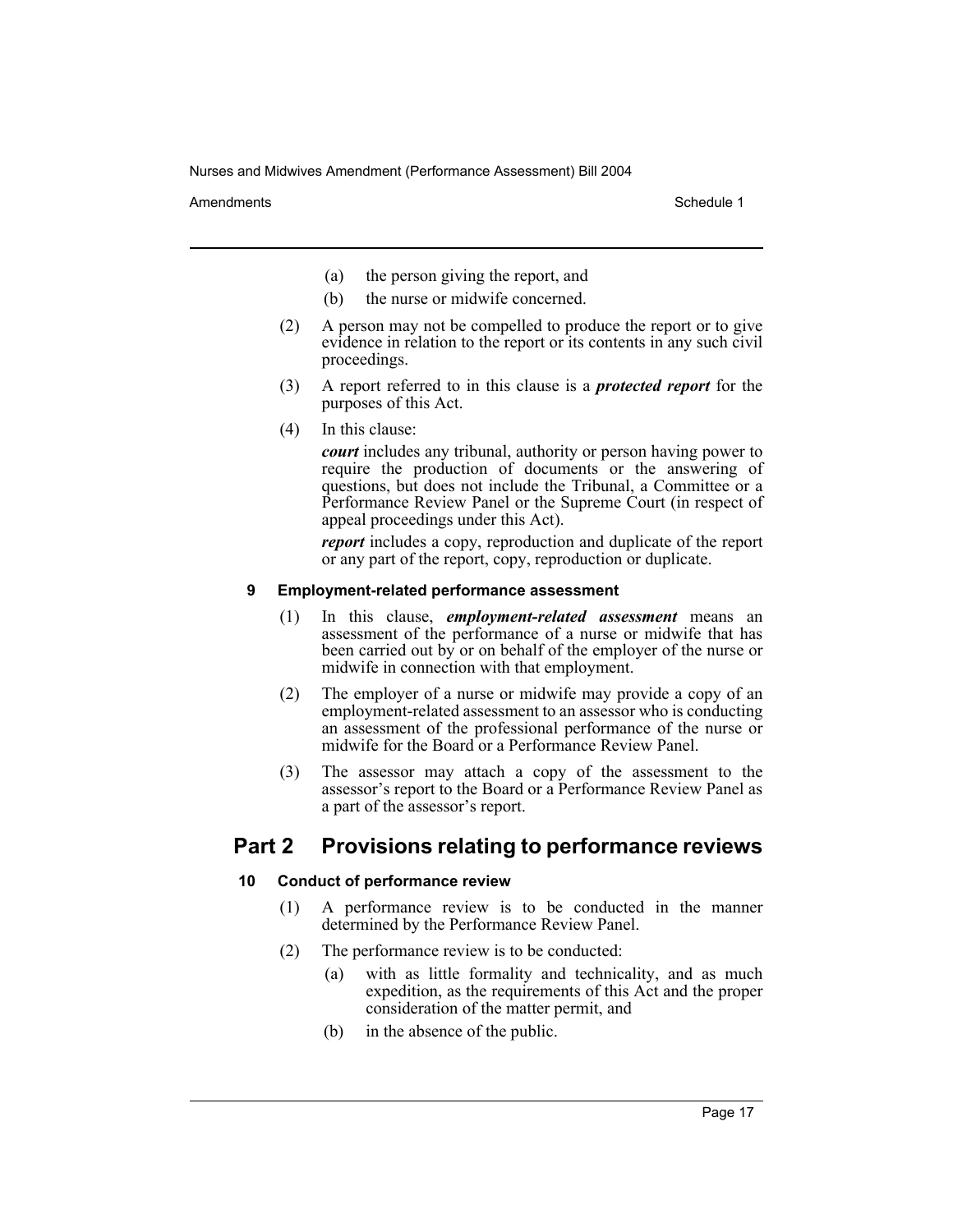#### Schedule 1 Amendments

(3) In conducting a performance review a Performance Review Panel is not bound by the rules of evidence but may inform itself on any matter in any way it thinks appropriate.

#### **11 Power to summon witnesses and take evidence**

- (1) The chairperson of a Performance Review Panel may summon a person to appear at a performance review and to produce such documents (if any) as are referred to in the summons.
- (2) The chairperson of the Panel may require a person appearing at the performance review to produce a document.
- (3) A person served with a summons to appear at a performance review to give evidence must not, without reasonable excuse:
	- (a) fail to attend as required by the summons, or
	- (b) fail to attend from day to day unless excused, or released from further attendance, by a member of the Panel.

Maximum penalty: 20 penalty units.

- (4) A person appearing at a performance review to give evidence must not, without reasonable excuse:
	- (a) fail to answer a question that the person is required to answer by the chairperson of the Panel, or
	- (b) fail to produce a document that the person is required to produce by this clause.

Maximum penalty: 20 penalty units.

#### **12 Power to obtain documents**

- (1) A member of a Performance Review Panel may, by notice in writing served on a person, require the person:
	- (a) to attend, at a time and place specified in the notice, before a person specified in the notice, being a member of the Performance Review Panel or a person authorised by the Panel in that behalf, and
	- (b) to produce, at that time and place, to the person so specified a document specified in the notice.
- (2) A person who fails, without reasonable excuse, to comply with a notice served on the person under this clause is guilty of an offence.

Maximum penalty: 20 penalty units.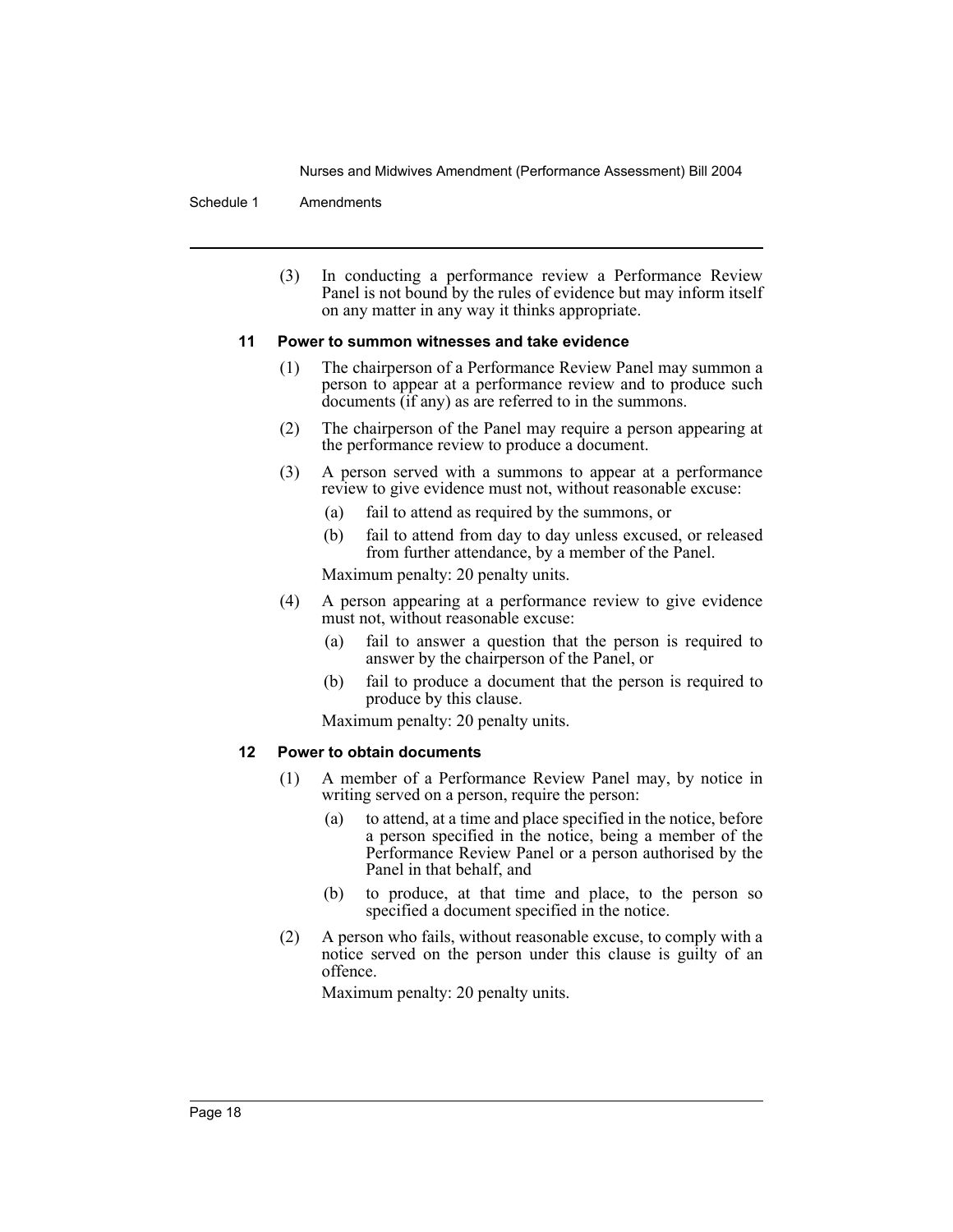Amendments **Schedule 1** and the set of the set of the set of the set of the set of the set of the set of the set of the set of the set of the set of the set of the set of the set of the set of the set of the set of the set

#### **13 Nurse or midwife entitled to make representations**

- (1) A nurse or midwife who is the subject of a performance review is entitled to attend at the performance review and make oral or written representations to the Performance Review Panel with respect to the subject matter of the performance review.
- (2) The nurse or midwife is entitled to be accompanied by a legal practitioner or other adviser, but is not entitled to be represented by the legal practitioner or other adviser.
- (3) This clause does not prevent a Performance Review Panel from conducting a performance review in the absence of the nurse or midwife, as long as the nurse or midwife has been informed of the performance review.

## **14 Panel may obtain reports**

- (1) A Performance Review Panel may, for the purpose of conducting a performance review, obtain a report from a person who, in the opinion of the Panel, is sufficiently qualified or experienced to give expert advice on the matter that is the subject of the performance review.
- (2) Such a report may not be admitted or used in any civil proceedings before a court except with the consent of:
	- (a) the person giving the report, and
	- (b) the nurse or midwife concerned.
- (3) A person may not be compelled to produce the report or to give evidence in relation to the report or its contents in any such civil proceedings.
- (4) A report referred to in this clause is a *protected report* for the purposes of this Act.
- (5) In this clause:

*court* includes any tribunal, authority or person having power to require the production of documents or the answering of questions, but does not include the Tribunal, a Committee or a Performance Review Panel or the Supreme Court (in respect of appeal proceedings under this Act).

*report* includes a copy, reproduction and duplicate of the report or any part of the report, copy, reproduction or duplicate.

#### **15 Assessors may assist Panel**

(1) The Board may appoint one or more assessors to assist a Performance Review Panel with a performance review.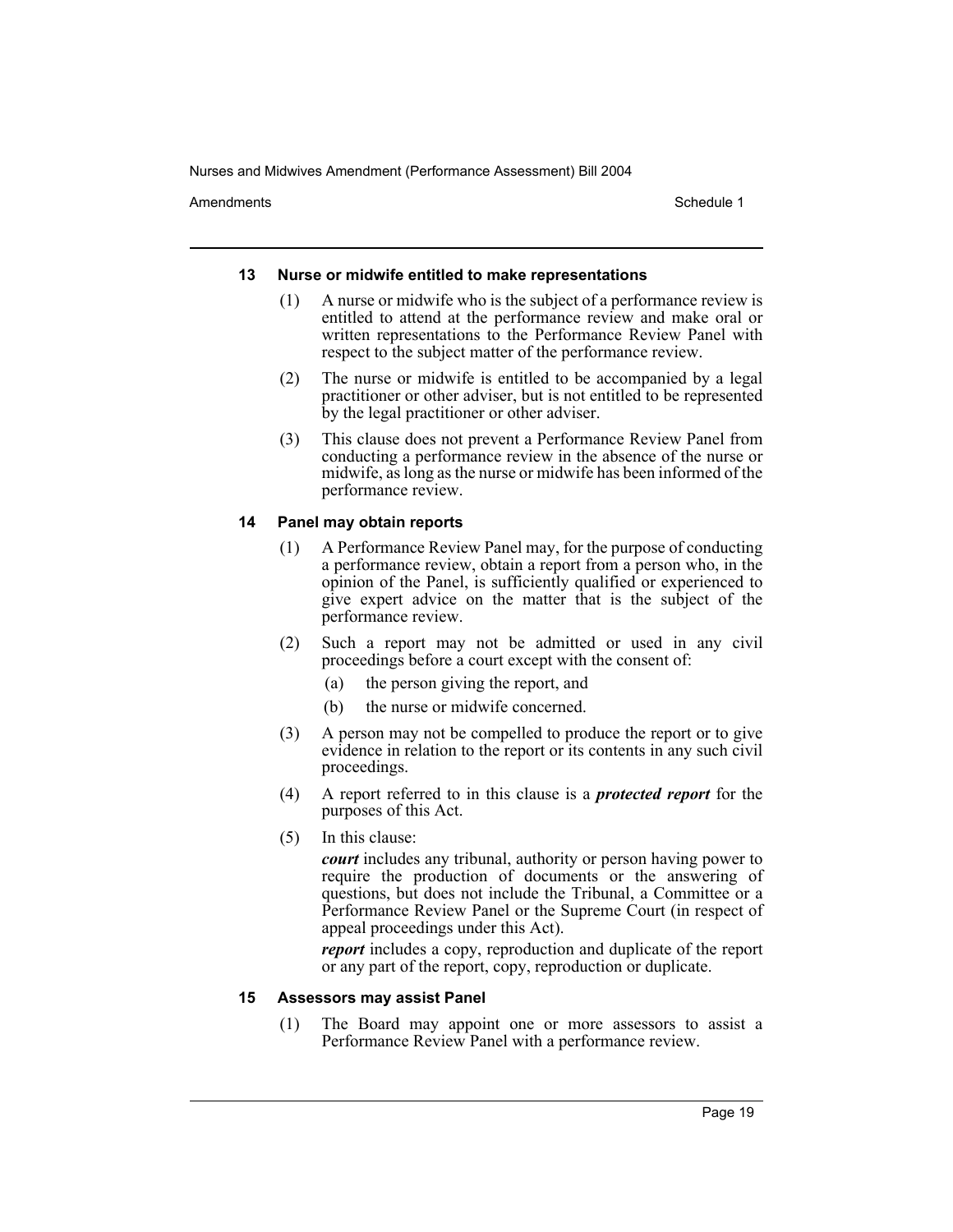#### Schedule 1 Amendments

- (2) The Performance Review Panel may direct such an assessor:
	- (a) to conduct an assessment of the professional performance of a nurse or midwife, and report on that assessment to the Panel, and
	- (b) to provide such other assistance in connection with the performance review as the Panel directs.

#### **16 Release of information**

- (1) The chairperson of a Performance Review Panel may, if the chairperson thinks it appropriate in the particular circumstances of the case (and whether or not on the request of the nurse or midwife concerned or any other person):
	- (a) direct that the name of any witness is not to be disclosed in the performance review, or
	- (b) direct that all or any of the following matters are not to be published:
		- (i) the name and address of any witness,
		- (ii) the name and address of a nurse or midwife,
		- (iii) any specified evidence,
		- (iv) the subject matter of the performance review.
- (2) A direction may be amended or revoked at any time by the chairperson of the Performance Review Panel.
- (3) A direction may be given before or during a performance review, but must not be given before the performance review unless notice is given of the time and place appointed by the chairperson of the Performance Review Panel for consideration of the matter to the following persons:
	- (a) a person who requested the direction,
	- (b) the nurse or midwife concerned,
	- (c) such other persons as the person presiding thinks fit.
- (4) A person who contravenes a direction given under this clause is guilty of an offence.

Maximum penalty:

- (a) in the case of a corporation, 150 penalty units, or
- (b) in any other case, 20 penalty units.